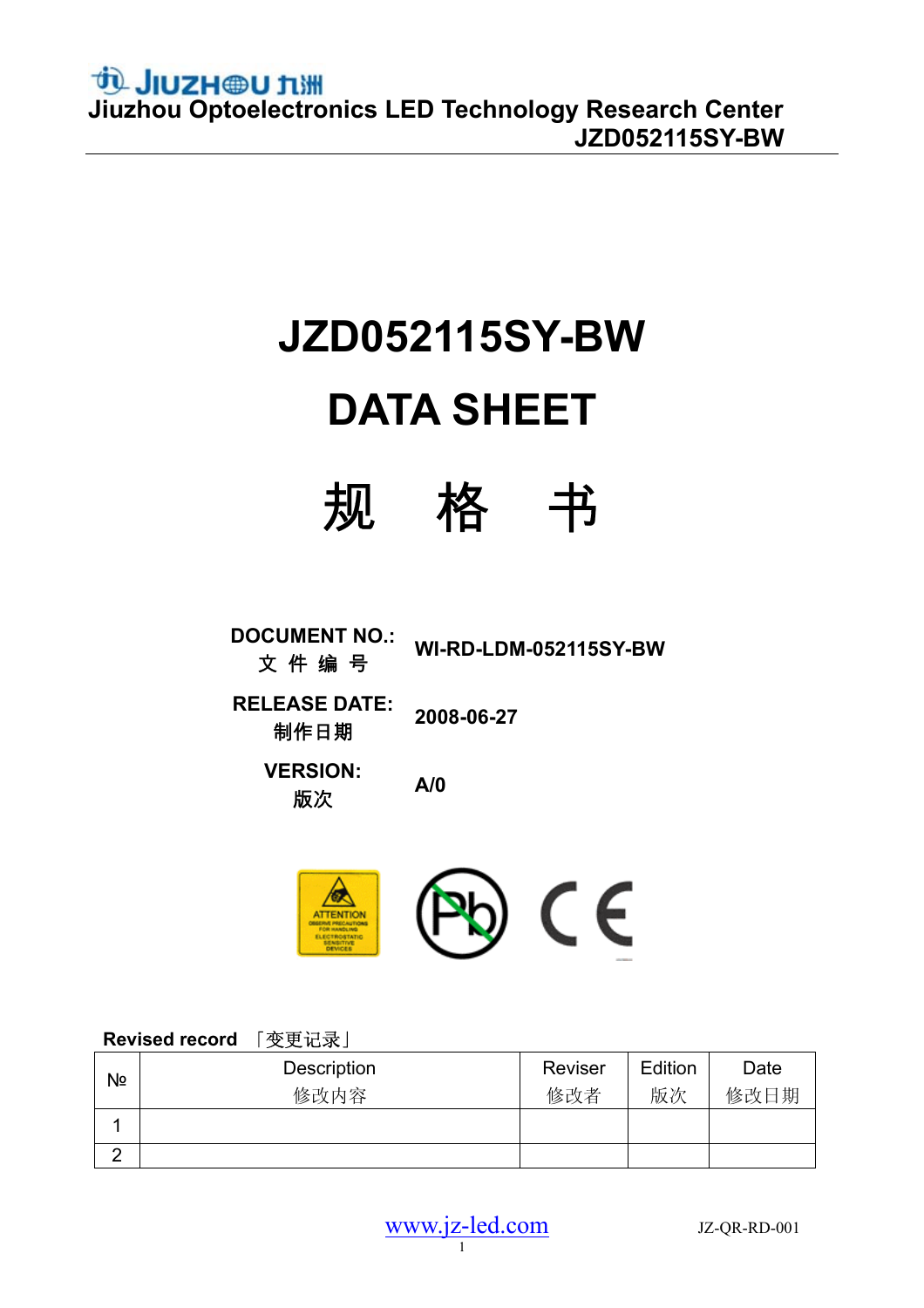**PART NO.** 「产品型号」**: JZD052115SY-BW** 

**Outer Dimension**「外形尺寸」



#### **Notes**「备注」**:**

- 1. All dimension are in millimeters and(Inch)tolerance is +0.25mm unless otherwise noted. 所有尺寸以毫米或英寸为单位,未注明的公差±0.25mm。
- 2. Specifications are subject to change without notice.
- . 规格修改恕不另行提前通知。

 $\frac{www.jz-led.com}{2}$  JZ-QR-RD-001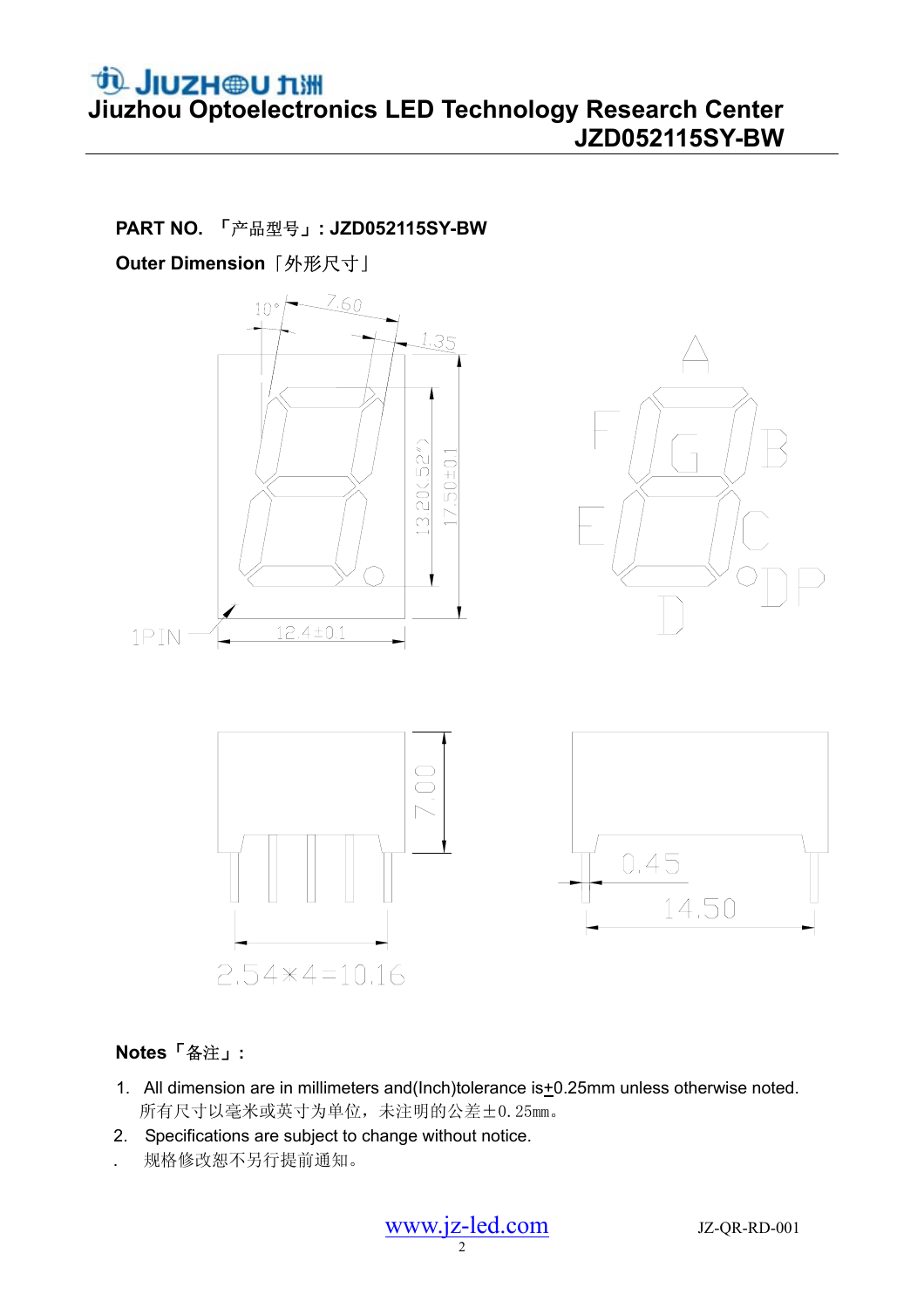**PART NO.** 「产品型号」**: JZD052115SY-BW** 

**INTERNAL CIRCUIT DIAGRAM:** 「产品内部电路图」

 **JZD052115SY-BW**



| <b>PIN CONNECTION</b> | 「PIN 连接说明」: |  |
|-----------------------|-------------|--|
|-----------------------|-------------|--|

|   | PIN NO. ROW COMMON ANODE |
|---|--------------------------|
|   | A segment anode          |
| 2 | D segment anode          |
| 3 | Digital common cathode   |
| 4 | C segment anode          |
| 5 | DP segment anode         |
| 6 | B segment anode          |
| 7 | A segment anode          |
| 8 | Digital common cathode   |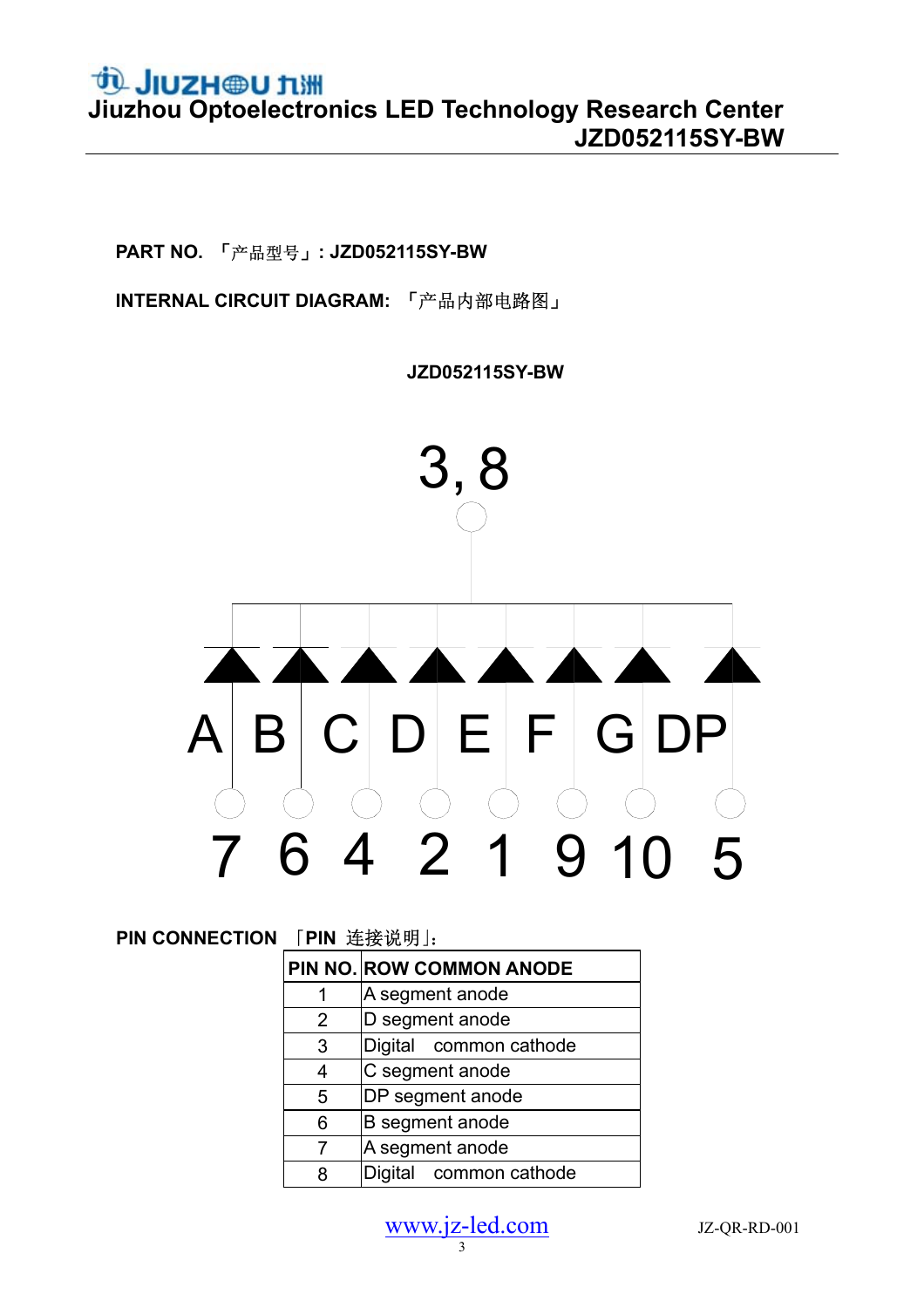### **JIUZH @U 九洲**<br>Jiuzhou Optoelectronics LED Technology Research Center  **JZD052115SY-BW**

| <b>F</b> segment anode |
|------------------------|
| G segment anode        |

#### **PART NO.** 「产品型号」**: JZD052115SY-BW**

#### **DESCRIPTION**「产品描述」:

- Black face, White segment, Bright Yellow Segment Display 黑面、白胶,黄色
- Common Cathode 共阴,
- Dice material: AlGaInP Yellow. 晶片材质: 磷化铝镓铟 黄色

### **ELECTRICAL/OPTICAL CHARACTERISTICS AT Ta=25**°**C**:

「产品光电参数值,测试环境温度为 25°C」

| Parameter                          | Symbol                  | <b>Test Condition</b> | MIN. | TYP. | MAX.  | <b>UNIT</b> |
|------------------------------------|-------------------------|-----------------------|------|------|-------|-------------|
| 参数                                 | 符号                      | 测试条件                  | 最小值  | 典型值  | 最大值   | 单位          |
| Luminous Intensity                 |                         | $I_F = 20mA$          | 45   | 50   | 55    | mcd         |
| Per Segment 每段亮度                   | $I_{\mathbf{v}}$        |                       |      |      |       |             |
| Dominant Wavelength                |                         |                       | 585  | 588  | 590   |             |
| 主波长                                | $\lambda_{\mathsf{D}}$  | $I_F = 20mA$          |      |      |       | nm          |
| <b>Forward Voltage Per Segment</b> |                         | $I_F = 20mA$          | 1.8  | 2.0  | 2.5   | $\vee$      |
| 每段正向电压                             | $\mathsf{V}_\mathsf{F}$ |                       |      |      |       |             |
| Reverse Current Per Segment        |                         | $V_R = 5V$            |      |      | 50    |             |
| 每段反向电流                             | ΙR.                     |                       |      |      |       | $\mu$ A     |
| Luminous Intensity Matching        |                         |                       |      |      |       |             |
| Ratio (Segment To Segment)         | $I_{\nu-m}$             | $I_F = 20mA$          |      |      | 1:1.2 |             |
| 段与段之间亮度比                           |                         |                       |      |      |       |             |

#### **Important Notes:**

- 1. Vf maximum tolerance include is ±0.1V. (电压最大误差±0.1V)
- 2. Iv maximum tolerance include is  $\pm 15\%$ . (亮度最大误差+15%)
- 3. λD maximum tolerance include is ±1nm. (波长最大误差±1nm)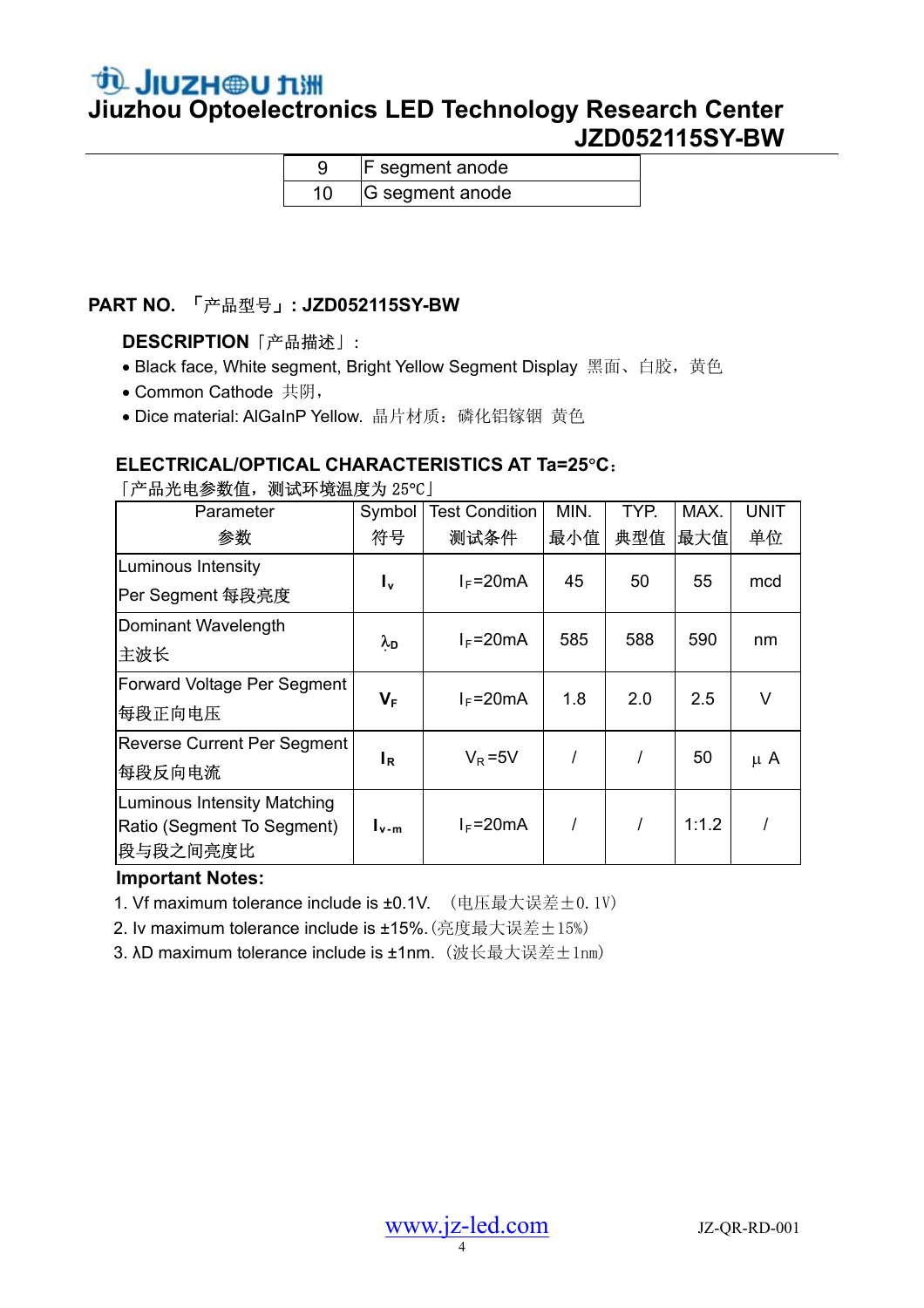# **JIUZH @U 九洲**<br>Jiuzhou Optoelectronics LED Technology Research Center  **JZD052115SY-BW**

### **Absolute Maximum Rating at=Ta=25**

| Parameter                                                               | Symbol     | Ratings     | <b>UNIT</b> |  |  |
|-------------------------------------------------------------------------|------------|-------------|-------------|--|--|
| 参数                                                                      | 符号         | <b>SGM</b>  | 单位          |  |  |
| <b>Continuous Forward Current</b>                                       | IF         | 20          | mA          |  |  |
| 直流电流                                                                    |            |             |             |  |  |
| Peak Forward Current 脉冲电流                                               | <b>IFP</b> | 100         | mA          |  |  |
| Power Dissipation single                                                | <b>PD</b>  | 45          | mW          |  |  |
| 单个字节功耗                                                                  |            |             |             |  |  |
| Reverse Voltage 反向电压                                                    | VR.        | 5           | V           |  |  |
| <b>Reverse Current Per Chip</b>                                         | Ir         | 20          | uA          |  |  |
| 反向电流                                                                    |            |             |             |  |  |
| <b>Static Electricity Voltage</b>                                       | <b>ESD</b> | 1000        | $\vee$      |  |  |
| 静电电压人体放电模式                                                              |            |             |             |  |  |
| <b>Operating Temperature Range</b>                                      | Topr       | $-25 - +85$ |             |  |  |
| 工作温度                                                                    |            |             |             |  |  |
| Storage Temperature 储存温度                                                | Tstg       | $-25$ ~+85  |             |  |  |
| Solder Temperature 1/16 Inch Below Seating Plane For 3 Seconds At 260°C |            |             |             |  |  |
| 在水平位置下的1/16 英寸处焊接温度为260℃, 时间3秒                                          |            |             |             |  |  |

### 「产品最大绝对参数值」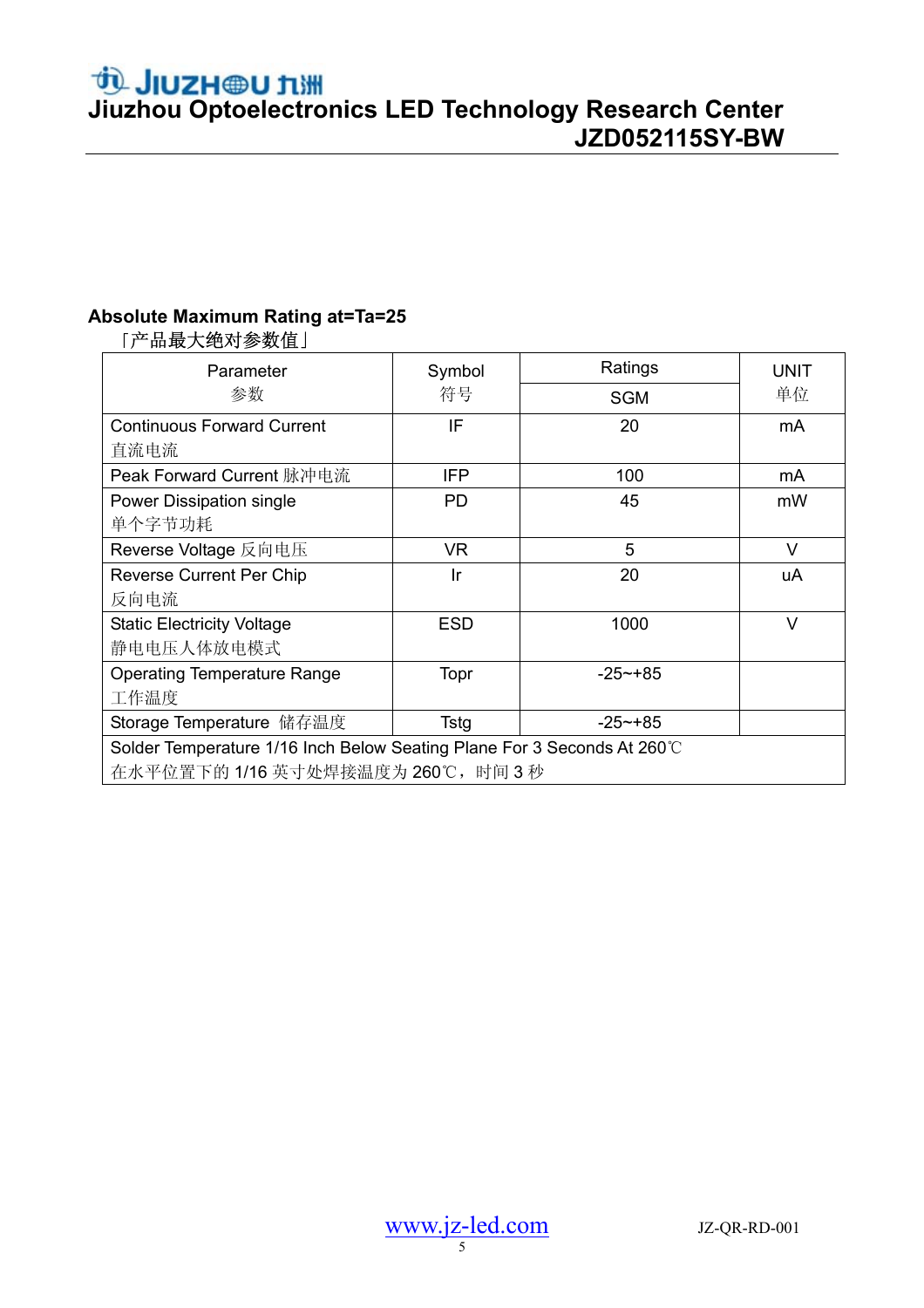

#### **Reliability Test**「信靠性测试」**:**

#### **(1)Test Items And Results**「测试项目和结果」

|                          |                      |                                               |               | Number of      |
|--------------------------|----------------------|-----------------------------------------------|---------------|----------------|
| <b>Test Item</b>         | <b>Standard Test</b> | <b>Test Conditions</b>                        | <b>Note</b>   | <b>Damaged</b> |
| 测试项目                     | Method 测试标准          | 测试条件                                          | 备注            | 允收水准           |
| Resistance to            |                      |                                               |               |                |
| Soldering Heat           | JEITA ED-4701        | Tsld=260+ $5^{\circ}$ C, 10sec. 3mm           |               |                |
| 波峰焊                      | 300 302              | from the base of the epoxy bulb               | 1time         | 0/100          |
| Solderability            | JEITA ED-4701        | Tsld=235+ 5℃,5sec.                            | 1time         |                |
| 手动焊接                     | 300 303              | (using flux)                                  | over 95%      | 0/100          |
| <b>Thermal Shock</b>     | JEITA ED-4701        |                                               |               |                |
| 冷热冲击                     | 300 307              | $-20^{\circ}$ C/15min.~80 $^{\circ}$ C/15min. | 100cycles     | 0/100          |
| <b>Temperature Cycle</b> | JEITA ED-4701        | $-40^{\circ}$ C/30min.~25 $^{\circ}$ C/5min.  |               |                |
| 冷热循环                     | 100 105              | $~100^{\circ}$ C/30min.~25 $^{\circ}$ C/5min. | 100cycles     | 0/100          |
| Moisture                 |                      |                                               |               |                |
| <b>Resistance Cyclic</b> | JEITA ED-4701        | 25℃~65℃~-10℃                                  |               |                |
| 耐湿循环                     | 200 203              | 90%RH 24hrs./1 cycle                          | 10cycles      | 0/100          |
| Terminal                 |                      |                                               |               |                |
| Strength(bending         | JEITA ED-4701        | Load $5N(0.5kgf)$                             | No noticeable |                |
| test)                    | 400 401              | $0^{\circ}$ ~90°~0°bend 2 times               | damage        | 0/100          |

`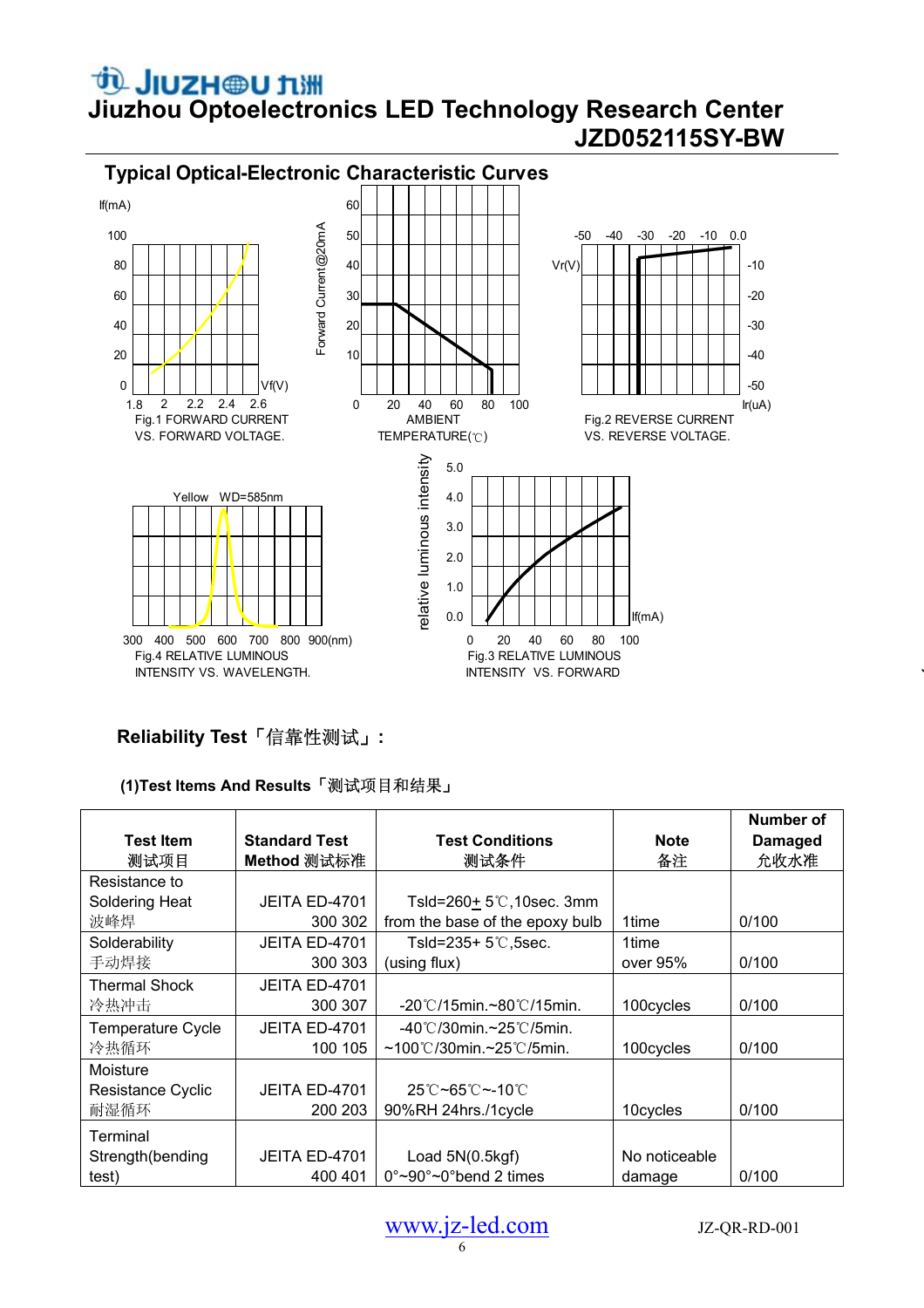# **JIUZH @U 九洲**<br>Jiuzhou Optoelectronics LED Technology Research Center  **JZD052115SY-BW**

| 强度测试(弯曲模式)                |               |                        |               |       |
|---------------------------|---------------|------------------------|---------------|-------|
|                           |               |                        |               |       |
|                           |               |                        |               |       |
| Terminal                  |               |                        |               |       |
| Strength(pull test)       | JEITA ED-4701 |                        | No noticeable |       |
| 强度测试(拉伸模式)                | 400 401       | Load 10N(1kgf)10+1sec. | damage        | 0/100 |
| High temperature          |               |                        |               |       |
| Storage                   | JEITA ED-4701 |                        |               |       |
| 高温储存                      | 200 201       | Ta=100℃                | 1000hrs.      | 0/100 |
| Temperature               |               |                        |               |       |
| <b>Humidity Storage</b>   | JEITA ED-4701 |                        |               |       |
| 高温高湿储存                    | 100 103       | Ta=60℃,RH=90%          | 1000hrs.      | 0/100 |
| Low Temperature           |               |                        |               |       |
| Storage                   | JEITA ED-4701 |                        |               |       |
| 低温储存                      | 200 203       | Ta= $-20^{\circ}$ C    | 1000hrs.      | 0/100 |
| Steady state              |               |                        |               |       |
| <b>Operating Life</b>     |               |                        |               |       |
| 稳定操作温度寿命                  |               | Ta=25℃, IF=20mA        | 1000hrs.      | 0/100 |
| <b>Steady State</b>       |               |                        |               |       |
| Operating Life of         |               |                        |               |       |
| <b>High Humidity Heat</b> |               |                        |               |       |
| 稳定高温高温操作                  |               |                        |               |       |
| 温度寿命                      |               | 60℃,RH=90%,IF=20mA     | 500hrs.       | 0/100 |
| <b>Steady State</b>       |               |                        |               |       |
| Operating Life of         |               |                        |               |       |
| Low Temperature           |               |                        |               |       |
| 稳定低温操作温度                  |               |                        |               |       |
| 寿命                        |               | Ta=-20℃, IF=20mA       | 1000hrs.      | 0/100 |
| Resistance to UV          |               |                        |               |       |
| Beam                      |               |                        |               |       |
| 抗紫外能力                     |               | 365nm/75W/mm           | 192hrs.       | 0/100 |

#### **(2)Criteria For Judging The Damage** 「缺失判定标准」

|                                                               |        |                        | <b>Criteria for Judgement</b> |                   |
|---------------------------------------------------------------|--------|------------------------|-------------------------------|-------------------|
| Item                                                          | Symbol | <b>Test Conditions</b> | 判定标准                          |                   |
| 项目                                                            | 符号     | 测试条件                   | Min.最小值                       | Max.最大值           |
| <b>Forward Voltage</b>                                        | Vf     | $IF = 20mA$            |                               | $U.S.L.*$ ) x 1.1 |
| <b>Reverse Current</b>                                        | Ir     | $VR=5V$                |                               | $U.S.L.*$ ) x 2.0 |
|                                                               |        |                        |                               | Inifial value x   |
| Luminous Intensity                                            | ١v     | $IF = 20mA$            |                               | 0.7               |
| *)U.S.L:Upper Standard Level<br>**)L.S.L:Lower Standard Level |        |                        |                               |                   |

#### **SHENZHEN JIUZHOU OPTOELECTRONICS CO., LTD.**